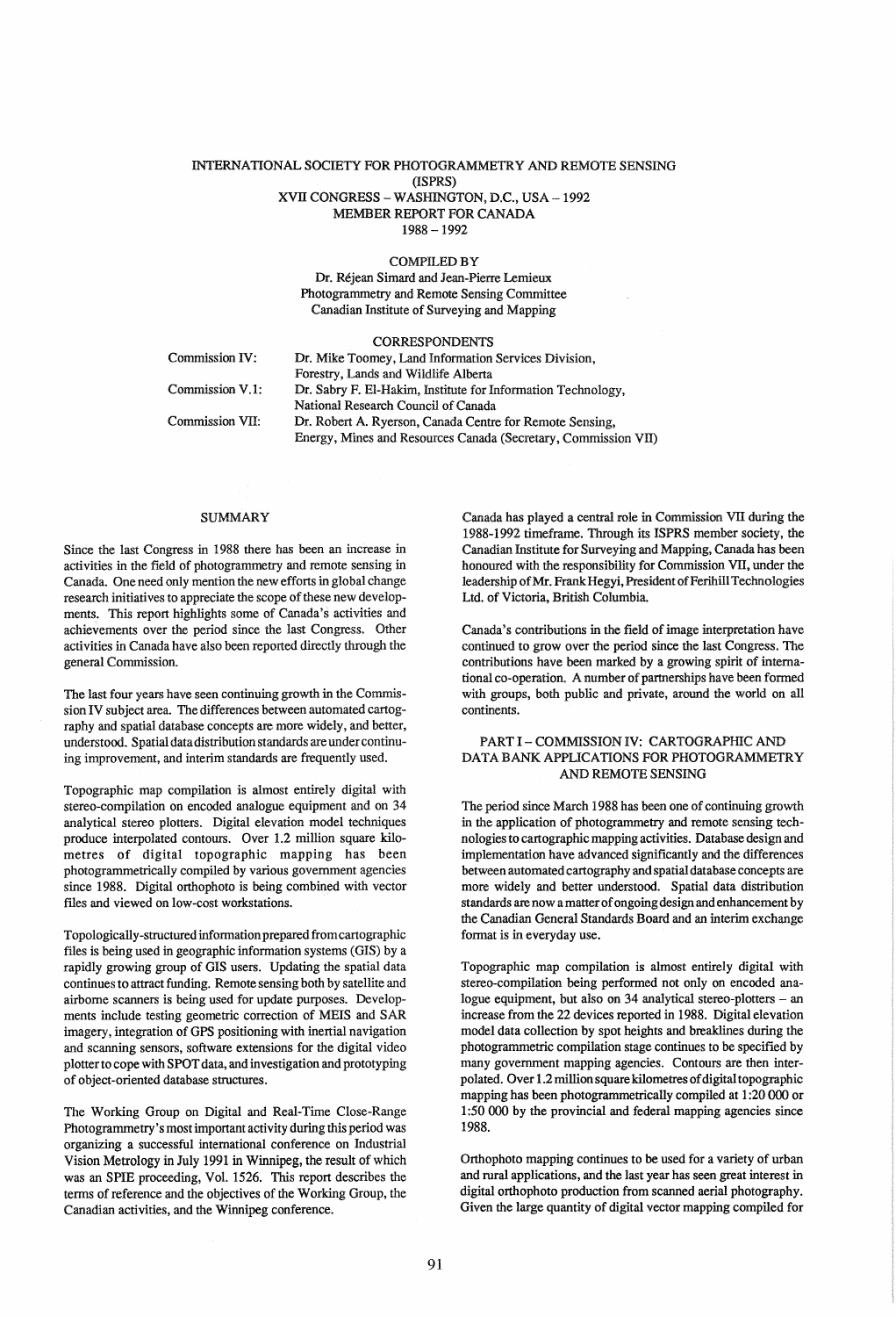topographic and natural resource purposes, there is an opportunity to combine the raster orthophoto imagery. Not only mapping agencies but end users are now viewing the combined images on new, lower cost workstations.

The rapid increase in the use of geographic information systems has caused large quantities of digital mapping data to be used for analysis and reporting after combination with attribute data. The photogrammetric service industry has extended its service capability to include the preparation of topologically-structured data files for easier use in GIS applications.

Updating the large quantity of digital mapping data is receiving increased budgetary attention, and remote sensing methods continue to be extended. Satellite and airborne scanner imagery is used. Software and hardware solutions have been developed and reported upon by Canadian companies and government agencies.

A recent development for Energy, Mines and Resources Canada enables the use of SPOT satellite imagery and conventional aerial photography in a new workstation employing image correction and feature extraction to update topographic databases. An object-oriented database handles images and vector data. Experimental image mapping from a variety of sensor imagery is under evaluation.

Other developments at Energy, Mines and Resources Canada include the following:

- Co-operation between the Canada Centre for Remote Sensing (CCRS) and the Canada Centre for Geomatics is addressing the need to produce precise ortho images at 1 :50 000 by the development of robust production procedures and software for the correction of all relevant geometric distortions.
- Multi-stereoscopy using SPOT imagery allows the use of more than one pair of images for the improvement of the mapping results by 10-15%. Work continues in extending the solution to include MOS, SEASAT and other satellite and airborne sensors.
- The SPOT Digital Video Plotter (SPOT -DVP) extension undertaken by Laval University, CCRS and the Canada Centre for Geomatics is producing a prototype system on a 386 personal computer together with superimposed vector data. A split-screen display provides a stereo image by using a simple viewing mirror assembly.
- Considerable effort has improved the process for the complex geometric correction of digital airborne imagery from MEIS and SAR. The objective is to produce a system which combines high geometric accuracy and strong spectral differentiation. MEIS, GPS and inertial navigation equipment have recently been integrated and initial results are promising.
- Work continues on shape from shading using SAR data and also on interferometric SAR using two antennae.

Various database structures have been investigated, including object -oriented solutions. These have been successfully prototyped for particular applications. On-line spatial data distribution solutions are under development to meet the rapid response requirements expected by GIS customers in the next five years.

# PART II - REPORT ON ISPRS WORKING GROUP V/1

Working Group VII on Digital and Real-time Photogrammetry was originally established in 1984 to investigate the use of the alldigital photogrammetry in close-range applications and machine vision. Since then, the interest in this working group has grown so rapidly that its topic has been extended to five new working groups in Commission V for the 1988-1992 period. For this period the terms of reference were:

- Real-time vision systems for metric measurement.
- Near-real-time, but fully automated, vision systems with relaxed time constraints.
- System hardware and software integration.
- Demonstration of real-time and near-real-time systems in actual application environments.

The Working Group, co-chaired by S. EI-Hakim (National Research Council of Canada) and K.Wong (University ofIllinois) has over sixty active members from all over the world. Canadian . activities were mainly at the National Research Council, the Canadian Space Agency, Laval University, UniversityofCalgary, and several private industries such as the aerospace and the auto industry. At the National Research Council, a complete system named VCM (vision co-ordinate measurement) has been developed and released this year. It is now being used for several projects with industry and also in medical applications. At the Space Agency, the SVS (space vision system) has been undergoing development for over a decade. The system will be tested by Canadian astronaut Steve MacLean on a space shuttle mission in September 1992. Other systems are now being developed at Laval and Calgary Universities for specific applications in cooperation with industry. Private Canadian industries have also been active during the past four years. Standard Aero Ltd., Bristol Aerospace, Vision Research Engineering Group, Otto Bock Orthopedic Ltd., SAMI Inc., Imago Corp., Dominis Engineering, to name just a few, have at least conducted significant research and development to implement real-time photogrammetry for their various applications.

In July 1991, the Working Group organized a conference for its members at the City of Winnipeg. Over forty participants attended the conference from eight countries, including 21 from Canada. Eighteen papers were presented over two days, including six from Canada. The papers were printed as SPIE (the international society for optical engineers) Proceedings Vol. 1526 (212 pages). Plenty of time was allowed for the presentations and the discussion of issues, and it proved that that there are still many outstanding problems which require solutions before real-time photogrammetry is widely applicable. Some of these problems are: the complete automation, robustness, and flexibility; the edge definition and measurement; the consistent and high accuracy in a practical industrial environment; and the availability of a practical, fast and precise calibration procedure. In spite of these problems, many successes have been reported, particularly due to the advances in hardware and the development of applicationspecific systems rather than general purpose systems.

To conclude, it is important to note that over the past several years, Canada has been a world leader in real-time photogrammetry, both in research and industrial applications.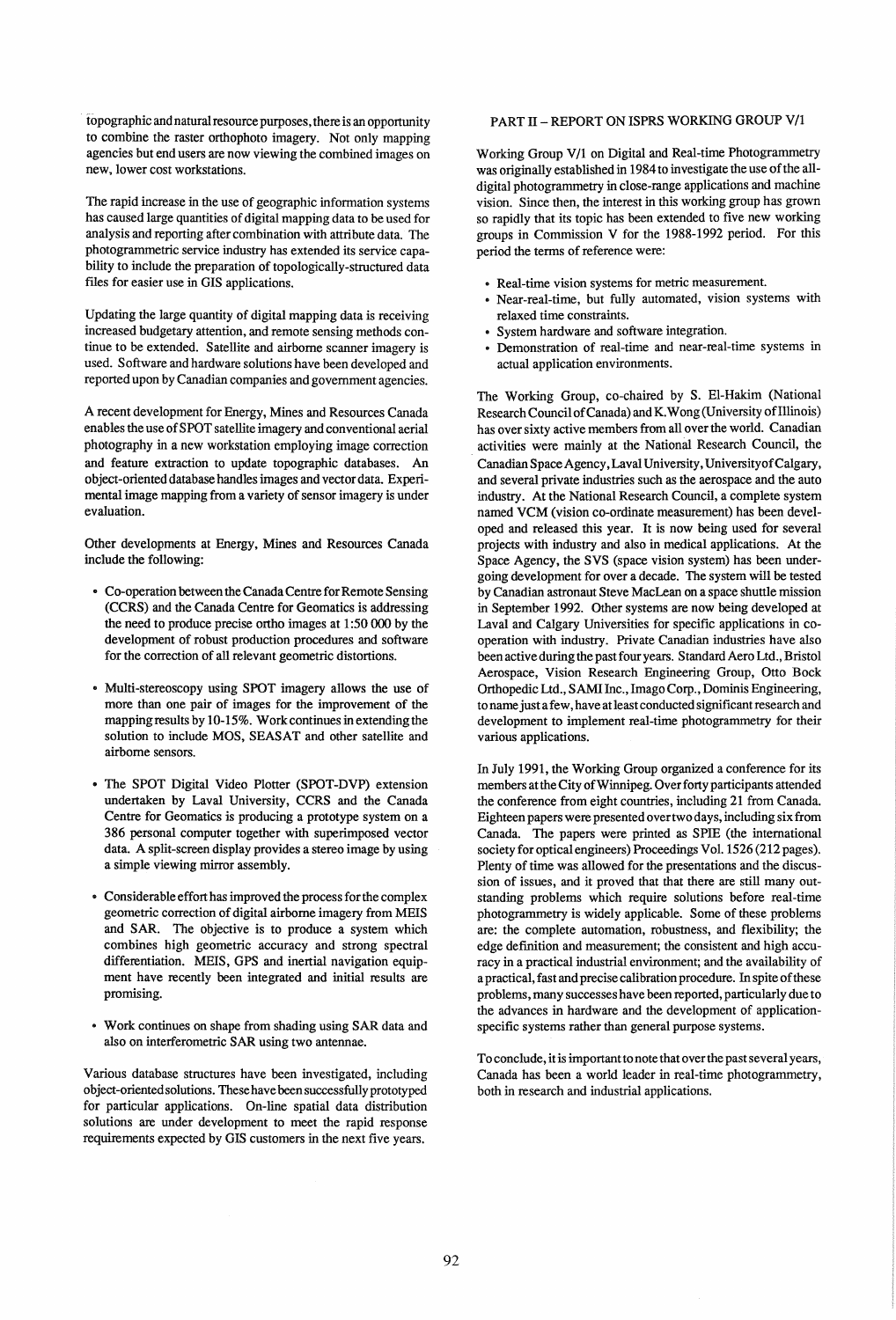## PART III - REPORT ON CANADIAN ACTIVITIES RELEVANT TO COMMISSION VII

## Introduction

With the breadth and depth of effort, trying to summarize Canada's remote sensing activities related to image interpretation is now virtually impossible. The balance of this report attempts to place the work in Canada related to Commission VII in the appropriate context, reporting on the dominant trends, Commission VII activities, the Canadian setting for image interpretation activities, and research and publishing activities.

## Dominant Trends

As reported to the ISPRS in 1988 by Dr. S. Pala, remote sensing in Canada has continued to move from the research and development stage to the operational stage. This has been facilitated by a broader penetration of geographic information systems (GIS) into the resource management field and stronger programs in data marketing, technology transfer and industrial development.

Current research and development focuses on applications of C-band radar in preparation for RADARSAT, information extraction using as tools expert systems and information integration through GIS. Also central to Canadian efforts has been spectroscopy and image corrections (both geometric and radiometric). In addition, monitoring of large-scale phenomena is being planned as part of Canada's contribution to global environmental monitoring. Of particular importance in this regard is the close attention being paid to calibration and image corrections appropriate for NOAA and other data sources whose nature is not always properly considered in large-scale monitoring.

Technology transfer and training activities continue to focus on bringing remote sensing to users in Canada and overseas. Much of the activity within Canada in this area is being done at the provincial level by remote sensing centres, academic institutions, centres of excellence, and, increasingly, by the private sector. At the national level, a program to better assist the Canadian International Development Agency (CIDA) in using remote sensing is now in place through a Memorandum of Understanding between the Canada Centre for Remote Sensing (CCRS) and CIDA. This has already strengthened Canada's ability to deliver effective international programs. Other activities of note include the Global Change Encyclopedia (Geoscope) headed by Canada, and Canada's significant support to the Third Edition of the Manual of Remote Sensing by providing the Editor-in-Chief.

### Commission VII International Activities in Canada

Canada, through its ISPRS member society, the Canadian Institute of Surveying and Mapping, has been given the responsibility for Commission VII under the leadership of Mr. Frank Hegyi, President of Ferihill Technologies Ltd. of Victoria, British Columbia.

In 1990 Canada hosted the mid-term symposium on Global and Environmental Monitoring in Victoria attended by some 400 specialists from around the world. Two publications are the result. One is the 912-page symposium proceedings published as the International Archiyes of Photogrammetry and Remote Sensing, Vol 28, Part 7-1. The second (currently being produced by the University of Waterloo) relates remote sensing to global monitoring from a Canadian perspective, encompassing invited papers from a number of leaders in remote sensing in Canada.

The various working groups of the Commission have been busy, with Canadians leading several of these and contributing to the others. The spirit of international co-operation has marked the activities of all of the Commission VII working groups. This is something in which the world-wide ISPRS community should take pride. We in Canada have been honoured to have been active participants with our scientific colleagues from all continents. We are particularly pleased with the growing involvement of participants from regions and countries which have not been traditionally active in Commission VII. We hope that this is a trend which will continue to increase during the next four years. The regional seminar and reporting work by Working Group 6, headed by Dr. Bruce Forster of Australia, has been a particularly useful model which should be encouraged in the future.

## The Canadian Setting for Image Interpretation

Over the reporting period Canada's remote sensing activities related to image interpretation have continued to grow, even in the face of the economic uncertainty of the last two years. This is in part the case because of a concentration on exports and international activities by an efficient industry and in part because *GISIRS* linkages have been maturing at a rate only a few of us would have predicted a few years ago.

There are now over 120 private and public companies involved in the field in one capacity or another. They range from large multinational companies to small one- or two-person consultancies (For a detailed summary, see Ryerson, 1991). Four universities offer Ph.D. degrees with specialization in the field, while another twenty offer extensive programs at the masters level or senior undergraduate level. As well, over twenty government laboratories are involved in a large, generally well co-ordinated research, development and technology transfer program in remote sensing. Current estimates place as many as 3000 private-sector employees working in the field, with as much as 50-70% of all activity being exported or done overseas. A recent review of the general organizational framework and situation of remote sensing in Canada has been published elsewhere (Ryerson, 1991). That work summarizes the reasons for Canada's success, the government agencies involved, the work in academe, the role of industry, and the focus of industry's activity.

#### Research and Publishing Activities

According to estimates prepared by the CCRS RESORS System, Canadians have published one contribution per working day from 1988 to the present - a total of over 1000 papers. It is obviously impossible to summarize the range and depth of that work in any substantive way for this report. The balance of this section outlines the type of work being done and the focus within the topical areas dealt with by each of the seven Commission VII working groups and the Inter-Commission Working Group.

An analysis of the papers published shows that in four major applications-oriented journals, Remote Sensing of Environment, International Journal of Remote Sensing, Photogrammetric Engineering and Remote Sensing, and the Canadian Journal of Remote Sensing. approximately 100 papers have been published by Canadian researchers. These have covered all of the major areas of interest of Commission VII. In addition, many more papers have been published in a range of journals which are more related to technology issues involving spatial information extraction and expert systems.